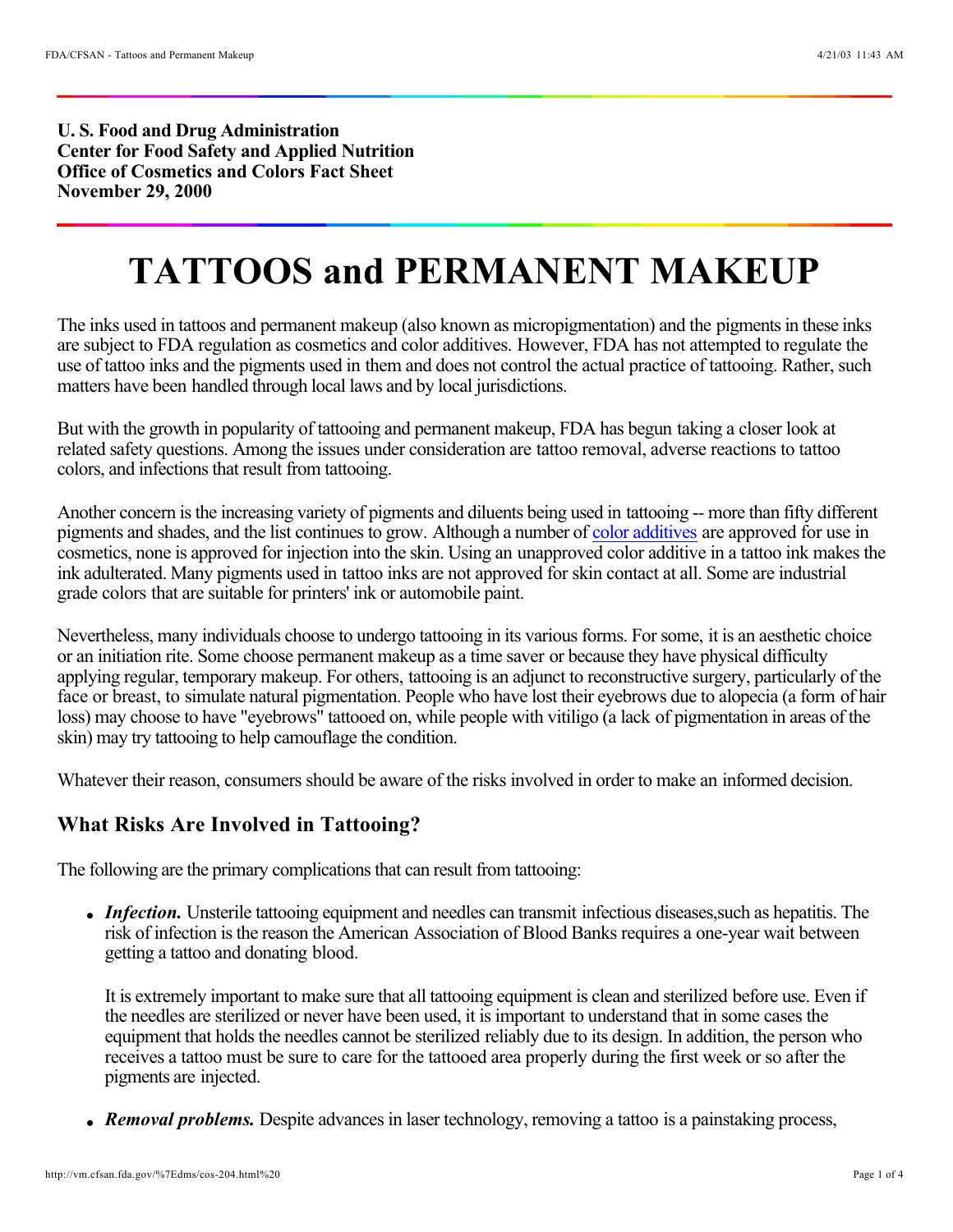usually involving several treatments and considerable expense. Complete removal without scarring may be impossible. See "The Most Common Problem: Dissatisfaction" and "Removal Techniques," below.

- Allergic reactions. Although allergic reactions to tattoo pigments are rare, when they happen they may be particularly troublesome because the pigments can be hard to remove. Occasionally, people may develop an allergic reaction to tattoos they have had for years.
- Granulomas. These are nodules that may form around material that the body perceives as foreign, such as particles of tattoo pigment.
- Keloid formation. If you are prone to developing keloids -- scars that grow beyond normal boundaries -you are at risk of keloid formation from a tattoo. Keloids may form any time you injure or traumatize your skin, and according to Office of Cosmetics and Colors (OCAC) dermatologist Ella Toombs, M.D., tattooing or micropigmentation is a form of trauma. *Micropigmentation: State of the Art*, a book written by Charles Zwerling, M.D., Annette Walker, R.N., and Norman Goldstein, M.D., states that keloids occur more frequently as a consequence of tattoo removal.
- **MRI complications.** There have been reports of people with tattoos or permanent makeup who experienced swelling or burning in the affected areas when they underwent magnetic resonance imaging (MRI). This seems to occur only rarely and apparently without lasting effects.

There also have been reports of tattoo pigments interfering with the quality of the image. This seems to occur mainly when a person with permanent eyeliner undergoes MRI of the eyes. Mascara may produce a similar effect. The difference is that mascara is easily removable.

The cause of these complications is uncertain. Some have theorized that they result from an interaction with the metallic components of some pigments.

However, the risks of avoiding an MRI when your doctor has recommended one are likely to be much greater than the risks of complications from an interaction between the MRI and tattoo or permanent makeup. Instead of avoiding an MRI, individuals who have tattoos or permanent makeup should inform the radiologist or technician of this fact in order to take appropriate precautions, avoid complications, and assure the best results.

### **The Most Common Problem: Dissatisfaction**

According to Dr. Toombs, the most common problem that develops with tattoos is the desire to remove them. Removing tattoos and permanent makeup can be very difficult.

Skill levels vary widely among people who perform tattooing. According to an article by J.K. Chiang, S. Barsky, and D.M. Bronson in the June 1999 issue of the *Journal of the American Academy of Dermatology*, the main complication with eyelid tattooing is improperly placed pigment. You may want to ask the person performing the procedure for references and ask yourself how willing you are to risk permanently wearing someone else's mistake.

Although tattoos may be satisfactory at first, they sometimes fade. Also, if the tattooist injects the pigments too deeply into the skin, the pigments may migrate beyond the original sites, resulting in a blurred appearance.

Another cause of dissatisfaction is that the human body changes over time, and styles change with the season. The permanent makeup that may have looked flattering when first injected may later clash with changing skin tones and facial or body contours. People who plan to have facial cosmetic surgery are advised that the appearance of their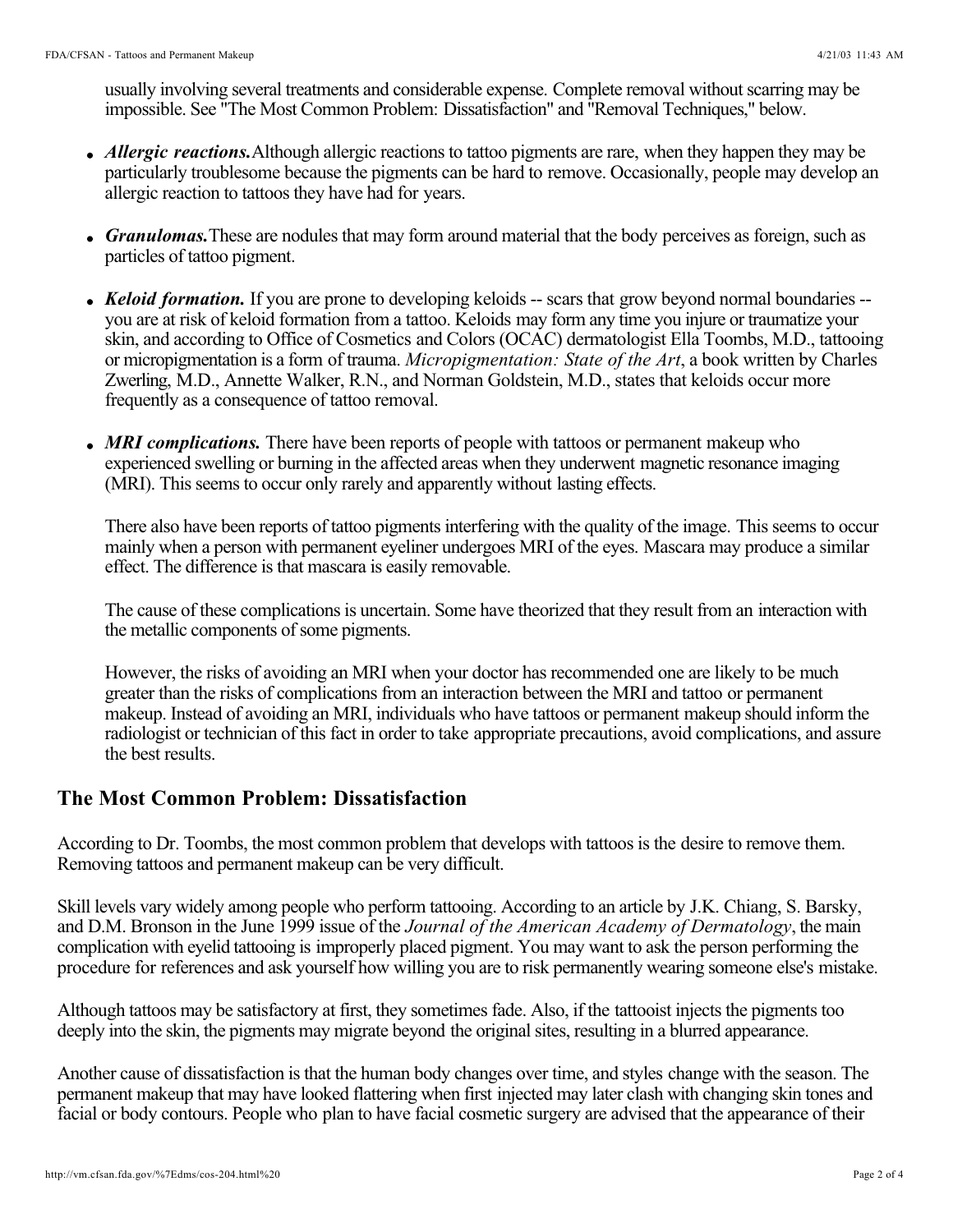permanent makeup may become distorted. The tattoo that seemed stylish at first may become dated and embarrassing. And changing tattoos or permanent makeup is not as easy as changing your mind.

## **Removal Techniques**

Methods for removing tattoos include laser treatments, abrasion, scarification, and surgery. Some people attempt to camouflage an objectionable tattoo with a new one. Each approach has drawbacks:

Laser treatments can lighten many tattoos, some more easily and effectively than others. Generally, several visits are necessary over a span or weeks or months, and the treatments can be expensive. Some individuals experience hypopigmentation -- a lightening of the natural skin coloring -- in the affected area. Laser treatments also can cause some tattoo pigments to change to a less desirable shade.

Unfortunately, knowing what pigments are in your tattoo or permanent makeup has always been difficult and has become more so as the variety of tattoo inks has multiplied. Inks are often sold by brand name only, not by chemical composition. Because the pigments are sold to tattoo parlors and salons, not on a retail basis to consumers, manufacturers are not required by law to list the ingredients on the labels. Furthermore, because manufacturers may consider the identity and grade of their pigments "proprietary," neither the tattooist nor the customer may be able to obtain this information.

There also have been reports of individuals suffering allergic reactions after laser treatments to remove tattoos, apparently because the laser caused allergenic substances in the tattoo ink to be released into the body.

- **Dermabrasion** involves abrading layers of skin with a wire brush or diamond fraise (a type of sanding disc). This process itself may leave a scar.
- Salabrasion, in which a salt solution is used to remove the pigment, is sometimes used in conjunction with dermabrasion, but has become less common.
- *Scarification* involves removing the tattoo with an acid solution and creating a scar in its place.
- **Surgical removal** sometimes involves the use of tissue expanders (balloons inserted under the skin, so that when the tattoo is cut away, there is less scarring). Larger tattoos may require repeated surgery for complete removal.
- *Camouflaging* a tattoo entails the injection of new pigments either to form a new pattern or cover a tattoo with skin-toned pigments. Dr. Toombs notes, however, that injected pigments tend not to look natural because they lack the skin's natural translucence.

# **What About Temporary Tattoos?**

Temporary tattoos, such as those applied to the skin with a moistened wad of cotton, fade several days after application. Most contain color additives approved for cosmetic use on the skin. However, the agency has issued an import alert for several foreign-made temporary tattoos.

According to OCAC Consumer Safety Officer Allen Halper, the temporary tattoos subject to the import alert are not allowed into the United States because they don't carry the FDA-mandated ingredient labels or they contain colors not permitted by FDA for use in cosmetics applied to the skin. FDA has received reports of allergic reactions